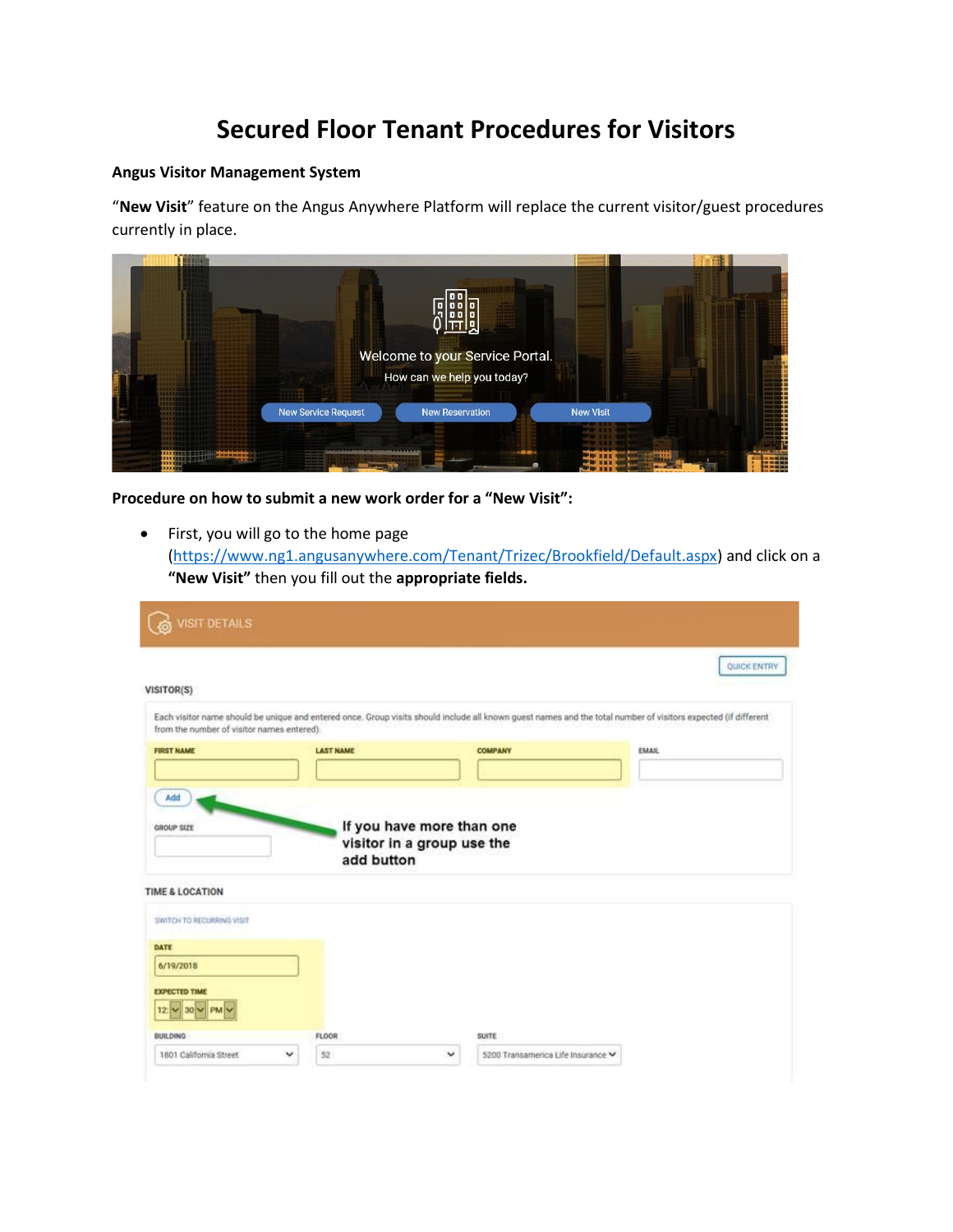• Make sure to enter the **email address of the employee** who will be notified on arrival to meet the visitor in the lobby and escort them. By default, the login used to enter the information will have their email address notified.

| HOST                                                                                                                      |                                                                          |              |  |
|---------------------------------------------------------------------------------------------------------------------------|--------------------------------------------------------------------------|--------------|--|
| NAME<br>Brad Huber                                                                                                        | Not finding who you are looking<br>for?                                  |              |  |
| <b>GENERAL</b>                                                                                                            |                                                                          |              |  |
| C Send an email when the visitor(s) are checked-in<br>NOTIFICATION BY EMAIL (ENTER EACH EMAIL ADDRESS IN A SEPARATE LINE) |                                                                          | <b>NOTES</b> |  |
| bradley.huber@transamerica.com                                                                                            | Add any other email<br>addresses you want<br>notified when visitors sign |              |  |
|                                                                                                                           | in. (If you're adding visitors                                           |              |  |
| <b>RETURN</b><br>SAVE                                                                                                     | for someone else you'll<br>need to include their email<br>address here)  |              |  |

- Once submitted, your guest will receive an email with a **PIN number.** Upon arrival to the building, your guest will need to input the **PIN number** and the **company name**, to check-in at the Self Check-in kiosk in the lobby. The Self Check-in kiosk is located on the Lobby desk at the top of the elevator.
- When the guest has completed the **check-in process**, an email will be generated to notify the tenant and those you have selected to be notified, that your guest(s) has **arrived**.
- For your security and the security of all building occupants, security guards will **not send** guest(s) up to the floor. A **tenant representative** will be required to meet the guest (s) in the lobby and escort them to your floor. This prevents unauthorized individuals accessing tenant spaces on the elevators.
- For **unexpected guest(s)**, the security guard will call the tenant contact and request that a "New Visit" request be submitted for the guest. For these requests, you will need to check the "Visitor has Arrived" feature in the request. This step will ensure that you and your meeting host have a record of your guest(s) arrivals. A tenant representative will be required to meet the guest(s) in the lobby and escort them to your floor.
- Please share this memo with your **Executive Assistants**, **Receptionist**, **Administrative Assistants**, **HR** and any other individuals in your office who are responsible for setting up guest and/or visitors to your space.